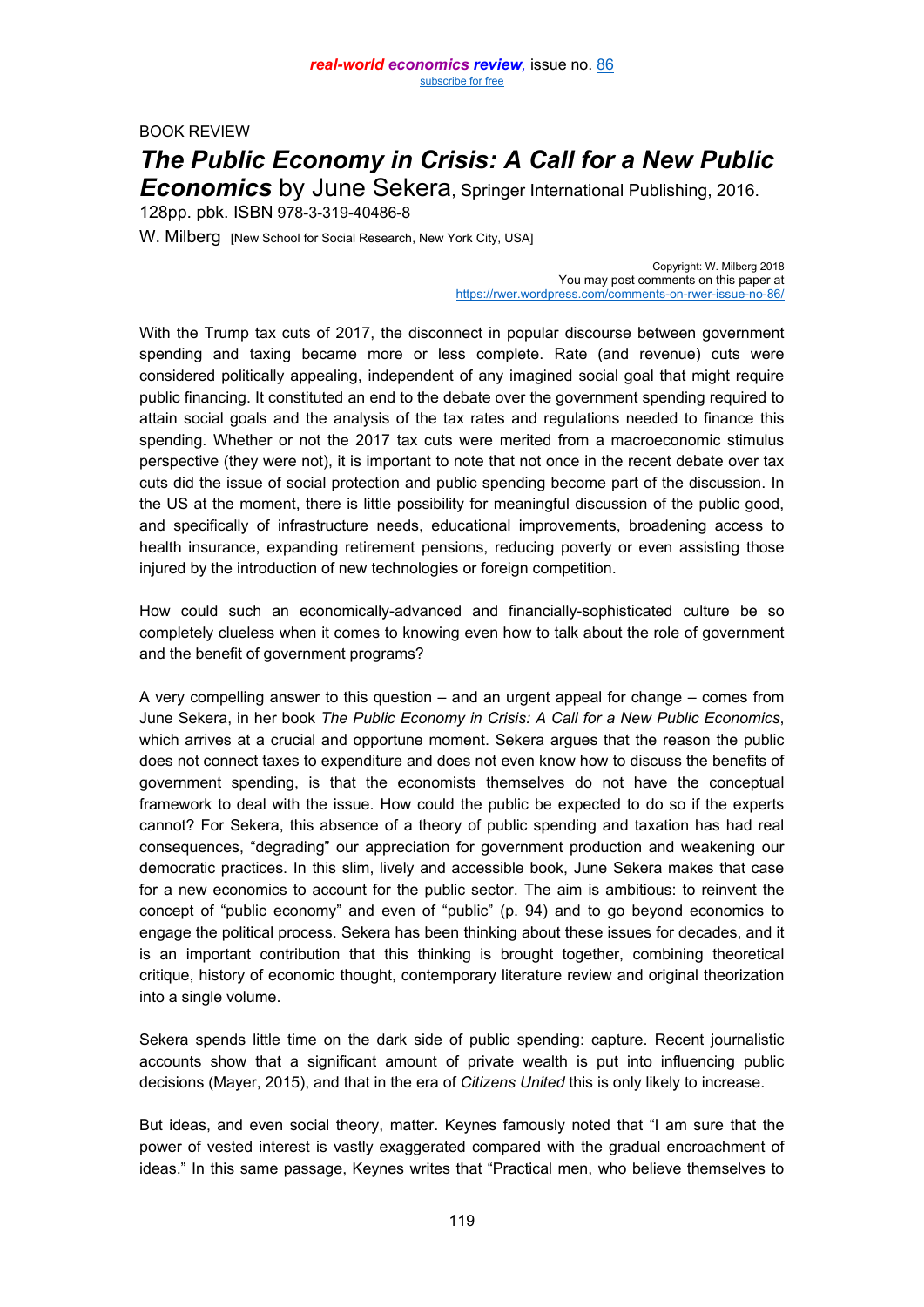#### *real-world economics review,* issue no. [86](http://www.paecon.net/PAEReview/issue86/whole86.pdf) [subscribe for free](http://www.feedblitz.com/f/f.fbz?Sub=332386)

be quite exempt from any intellectual influences, are usually the slaves of some defunct economist." (1964, p. 383). Sekera brings this point home powerfully, writing that "Market economics and Marketization have broken government." This takes the argument beyond the view that the politics of market fundamentalism have been an economic failure because an underlying theory that does not account for inequity and instability that unregulated market forces inevitably bring (for example, as illustrated in great detail by Kozul-Wright and Rayment, 2007). The 2008 financial crisis brought this issue of deregulation and instability again to the forefront of public debate and led to new financial regulations and consumer protections. And the monopolistic tendencies represented by the FAANGs have led to some calls for reinvigoration of anti-trust policy. But Sekera takes the discussion further than what has driven these positive developments, arguing that the treatment of all production and consumption as if it occurred within a pure market, driven by independent forces of supply and demand, not only mischaracterizes much of what happens in the economy, but distorts how we are able to think about social well-being. Importing the market model to the conceptualization and management of the non-market realms has diminished our capacities to act in socially responsible ways, what Sekera describes as a "de-democratization" (p. 41).

In the field of public finance, Sekera argues, even the defunct economists do not offer much guidance. The neoclassical reduction of capitalism to market analysis has reduced the theory of the state to the special case where markets "fail". While there are alternative intellectual traditions regarding the analysis of the capitalist state (more below), these have never successfully captured the imagination of the politicians or the public. This has left a void in our discourse, leaving the cynical perspective of "starve the beast" as the main analytical lens in which policy makers view the connection between taxing and spending. But starve the beast is not only deeply cynical, it is simply a strategic approach to expenditure reduction. It does not constitute a *theory* of public finance.

The widening conceptual divide between government revenue and spending is not just an outgrowth of the emergence of the alt-right. The progressive left in the US has suggested radical shifts in the role of the state, with proposals for universal income guarantees and universal job guarantees (see, for example, Darity et al., 2018, Dantas et al., 2018, and Hughes, 2018). These proposals have been criticized as too expensive or as impractical.

Implementation is difficult (which jobs in the case of the employment guarantee?) and often the financing plan is unrealistic, relying on a financial transactions tax, a wealth tax, or a carbon tax, all of which are well-intentioned and would potentially raise considerable revenue, but which would require a huge political lift in the current political context. Moreover, these proposals are aimed at addressing income inequality, which has traditionally not been a central concern of public economics.

For Sekera, capitalist economies are divided into two "environments", market and non-market. The non-market realm itself has two parts: the "core economy", mainly comprised of households and the care and social reproduction done there, and the "public economy", which is the state. Much of the book is a critique of how economists have conceptualized the state in the realm of the public economy. There are two components to her argument. The first is that economic thought is inherently about markets and thus is ill-equipped to deal with the nonmarket portion of the economy. Or, as Sekera writes in the introduction, "Economic theory today lacks any cogent theory of this non-market environment" (p. xiii). Supply and demand may be one of the great inventions in the history of the social sciences but, Sekera argues,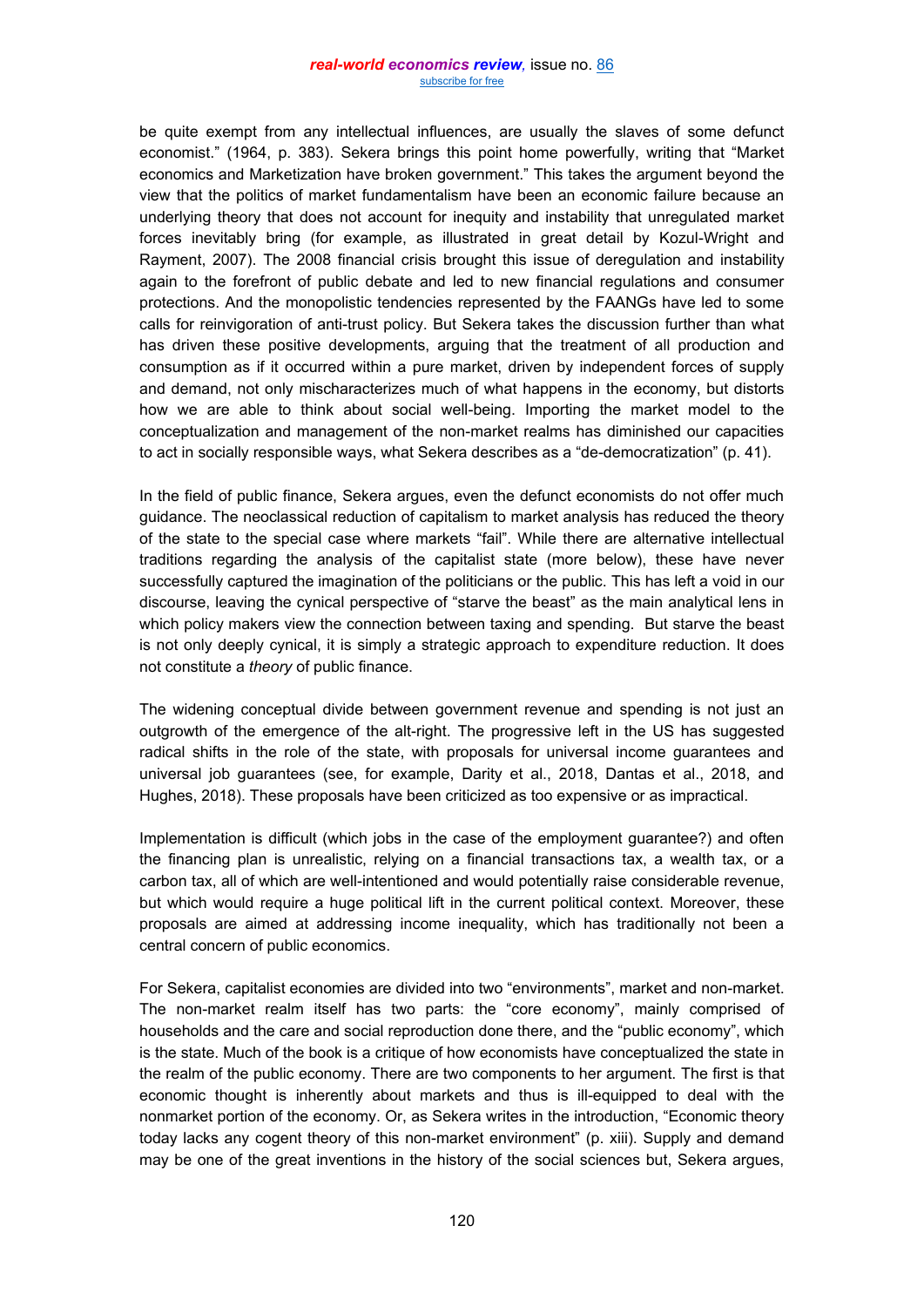the non-market realm is fundamentally different from a market – there are no buyers, no sellers, and no exchange.

The second part of the argument is that economic thinking – bringing market analysis to bear on the non-market sphere – has fed a political bias in contemporary capitalism against the allocation of resources toward this realm, or as Sekera writes "Contemporary mainstream economics has been a prime factor in the degradation of the public governing capacity in the United States and other western democracies" (p. 1). The consequence of this degradation is a "ravaging of government" and the elevation of private firm profits above considerations of social returns on resource use. In the very powerful opening chapter of the book, Sekera writes that the "entrenched creed of market superiority" (p. 3) has hidden cases of government contributions to social welfare.

Sekera's punch is aimed most forcefully at the neoclassical economists who, in her view, see everything in terms of markets and thus who find the state to be necessary only where markets fail. But public goods theory, the author argues, is far too narrow and conceptually limiting. Sekera raises a number of issues in this regard. For starters, the Samuelsonian tradition in public economics provides no sense of what Sekera terms (borrowing from sociologist Claus Offe, e.g. Offe, 2014) "shared social responsibility". Collective choice, which determines demand in the public economy, is driven in democratic countries by elections. This is a simple but important point, since it immediately implies that politics are at the heart of public sector decisions.

Such "politics" are badly modeled from the perspective of individual rational choice. For one, choice theory typically reduces government role to the demand for goods. Sekera here leans on Richard Musgrave, who wrote that "A political process must be substituted for the market mechanism" (p. 59). The process is a collective endeavor. And as we know from Kenneth Arrow, such a choice is impossible when it is understood as entirely driven by rational individual choice. Nonetheless, and perhaps because economics has a marginal utility-based notion of demand and thus sees every problem as one of optimization on the margin, economists have continued to tweak the Arrow model rather than find another paradigm. Sekera argues that this pursuit has been a dead end: "The driver in the public domain is not profit maximization; rather it is the meeting of identified public needs, expressed through electoral collective choice" (p. 31). Instead, she argues, votes should be viewed as an "input to production" (p. 65). Sekera argues that we need to acknowledge that in a democratic nation, "the public products originated with the polity and that accountability is at the ballot box" (p. 80).

Another problem with Samuelson's public goods approach is that it limits the type of goods under consideration, since each good must be non-rival in consumption. What about schooling? Sekera adds to this example a long list of processes, obligations and provisions of financial security that are crucial for a good society but very difficult to shoehorn into the Samuelson approach (see Sekera's very useful chart on p. 69). Public goods don't have "buyers" in the sense of consumers seeking to satisfy their own self-interest. Public goods are purchased by an "agent" who is seeking to meet public need (p. 73). Moreover, we have no definition of efficiency for the non-market realm, and in fact much of the benefit coming from the use of public goods is "invisible". Sekera cites Suzanne Mettler's research that "although virtually all Americans have participated in government programs, most deny it". Sekera's argument that economics has degraded the role of the public sector with real and negative consequences – is based mostly on the conceptual case rather than any empirical evidence.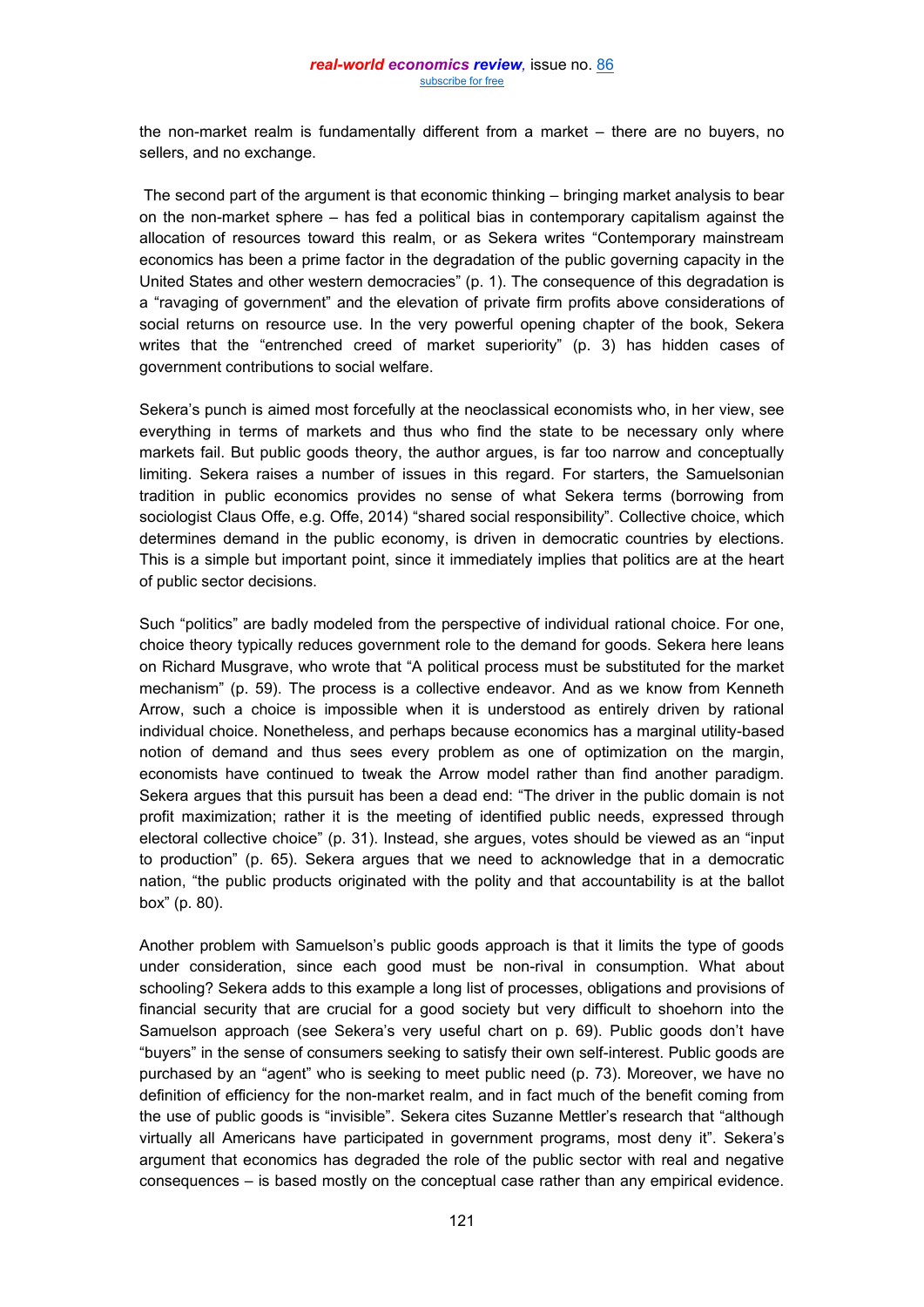To an extent, this lack of empirical support is precisely the author's argument: that it is hard to measure the efficiency of non-market expenditure. Success in the public realm is difficult to assess. Public choice theory – that government actors don't abide by votes but by selfinterest – is also rejected for a lack of empirical support. Sekera writes that "Public choice is not economic theory: it is political ideology hiding behind economic dogma" (p. 90).

Economics today has not advanced beyond the 1950s and the Samuelson-Arrow and Buchanan perspective on public goods and public choice. Sekera's book is a plea for change, to rejuvenate society's appreciation for, and analysis of, the role of government in providing for economic well-being and economic development. Sekera's ambitions are very high:

"We still lack a fully-drawn theory of how goods and services originate through collective choice in a democratic nation-state. We need an economic theory that accounts for the public nonmarket mechanism by which the citizenry choose and pay collectively. We need a theory that recognizes the centrality of the election of representative who legislate goods and services into being and which lays out the forces that drive and constrain nonmarket production…" p. 43

Sekera's treatment harks back to a heterodox tradition of public finance in which the analysis of the finances of the state cannot be detached from the functioning of markets. This is the German tradition of Adolph Wagner and of Gerhard Colm, which sought to "integrate fiscal phenomena with the totality of social and economic conditions" (Colm, 1930, p. 320). Colm not only made the case for taxes and social goals to be interlinked, he also connected the fiscal realm to the overall macroeconomic picture and to the attainment of "the public interest". It was the determination of this public interest that Colm viewed as the essence of the democratic process, and it brought Colm to be a great defender of the democratic underpinnings of economic planning (Milberg, 2017). Colm's view that social goals can be identified in a democratic political process was elaborated by Adolph Lowe, whose notion of "political economics" was precisely to foreground the determination of social goals and then to understand structural economic forces need to achieve the goals (Lowe, 1965). This European tradition carried into American economic thought through the New Deal economists' thinking about planning (to which Colm was an important contributor). It was carried forward in the heterodox writings of Galbraith and Heilbroner, for whom the public and private realms – state and market – are closely connected. Galbraith critically noted the unethical disconnect between private wealth and public squalor. Heilbroner saw the connection as a basic structural feature of capitalism, in which the market realm could not exist without its public counterpart (see Galbraith, 1958 and Heilbroner, 1985). Heilbroner noted that often the state's role is invisible. Benefits are dispersed and thus undervalued, tax expenditures are not even recognized as benefits, and public investment that raises the private rate of return is often ignored. Mazzucato (2013) pushed this idea a step further in emphasizing the innovative role of the state, the benefits of which are often not shared equitably with the public that provided the tax funding. Following Heilbroner, Mazzucato (2018) argues that the value of public sector production is often simply ignored.

The growing disconnect between taxes and government spending in the public eye is a problem because it weakens democratic participation. Since 1950, US federal government spending grew from 21% of gdp to 34% of gdp and the tax rate on the highest-income Americans fell from 90% to 37% (see Figure 1). During most of this period around 40% of eligible voters did not vote in Presidential elections.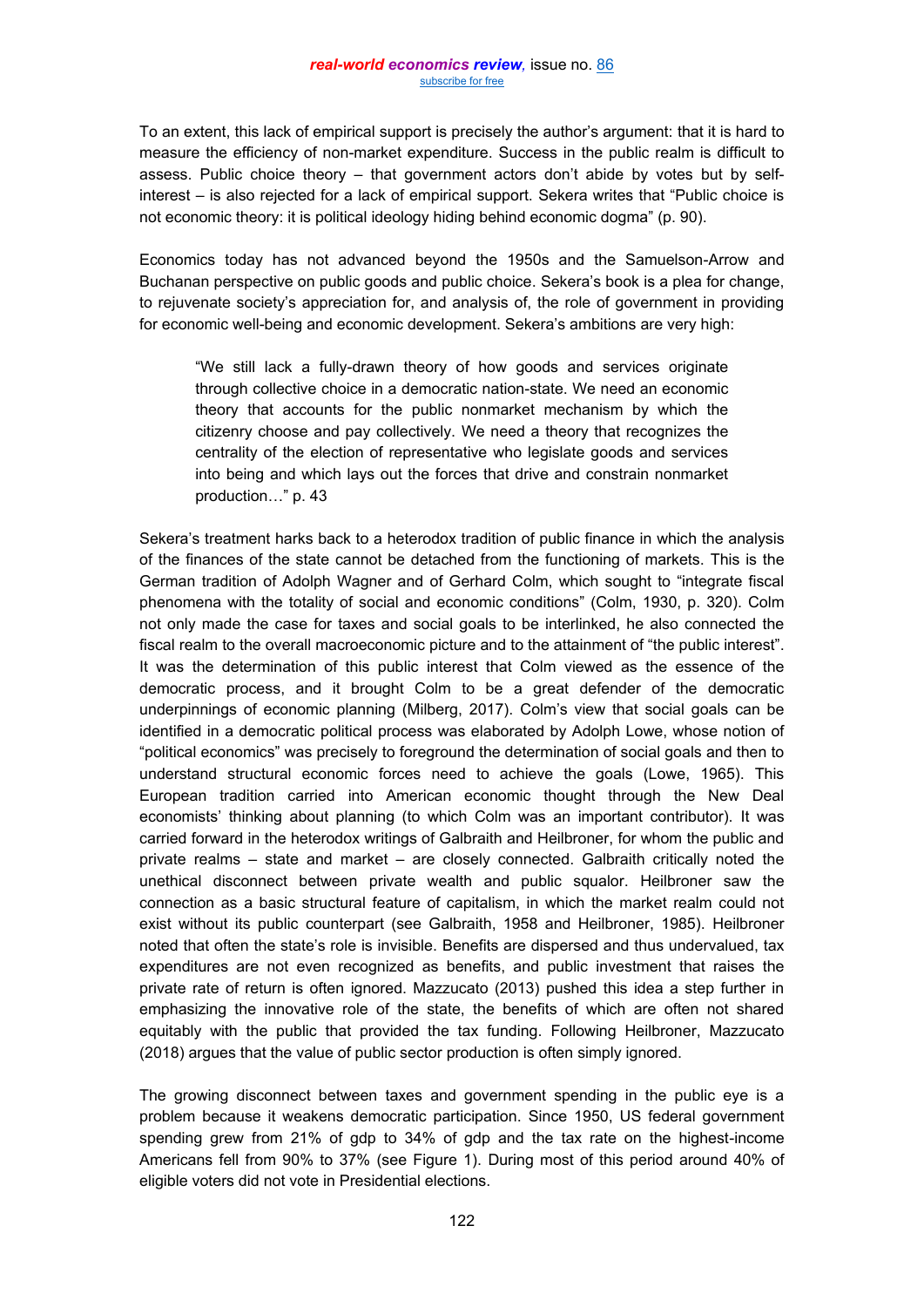

*The Public Economy in Crisis* fills a growing void in economics and public policy: the need for an economic theory of the state. The Trumpian turn aims at a complete retrenchment of the state in promoting social welfare. A moment will arrive when this view is widely considered impoverished, cynical, scientifically simplistic and ethically blind, uncaring, racist and classist. But as Sekera notes, neither Marxists, feminists, behaviorists or institutionalists have provided a useful alternative conception. If Sekera's "Call for a New Public Economics" is ever met, it may entail a new economics entirely. One cannot reformulate the theory of the production and consumption of the state without also considering the inherent reliance of markets on the functioning of this state.

### **References**

Colm, G. (1930) "Adolph Wagner", in *The Encyclopedia of the Social Sciences*, edited by E. Seligman and A. Johnson, New York: MacMillan and Company.

Darity Jr, W., D. Hamilton, and M. Paul (2018), "The Federal Job Guarantee – A Policy to Achieve Permanent Full Employment," Center on Budget and Policy Priorities, available at https://www.cbpp.org/research/full-employment/the-federal-job-guarantee-a-policy-toachievepermanent-full-employment

Dantas, F; S. Fullwiler, S. Kelton, P. Tcherneva, and R. Wray (2018), "Guaranteed Jobs Through a Public Service Employment Program", Policy Note 2018/2, Levy Economics Institute of Bard College, available at

http://www.levyinstitute.org/publications/guaranteed-jobs-through-apublic-service-employment-program

Galbraith, J.K. (1958) *The Affluent Society*: Boston: Houghton-Mifflin.

Heilbroner, R. (1985) *The Nature and Logic of Capitalism*, New York: W.W. Norton.

Hughes, Chris (2018) *Fair Shot: Rethinking Inequality and How We Earn*, St. Martin's Press.